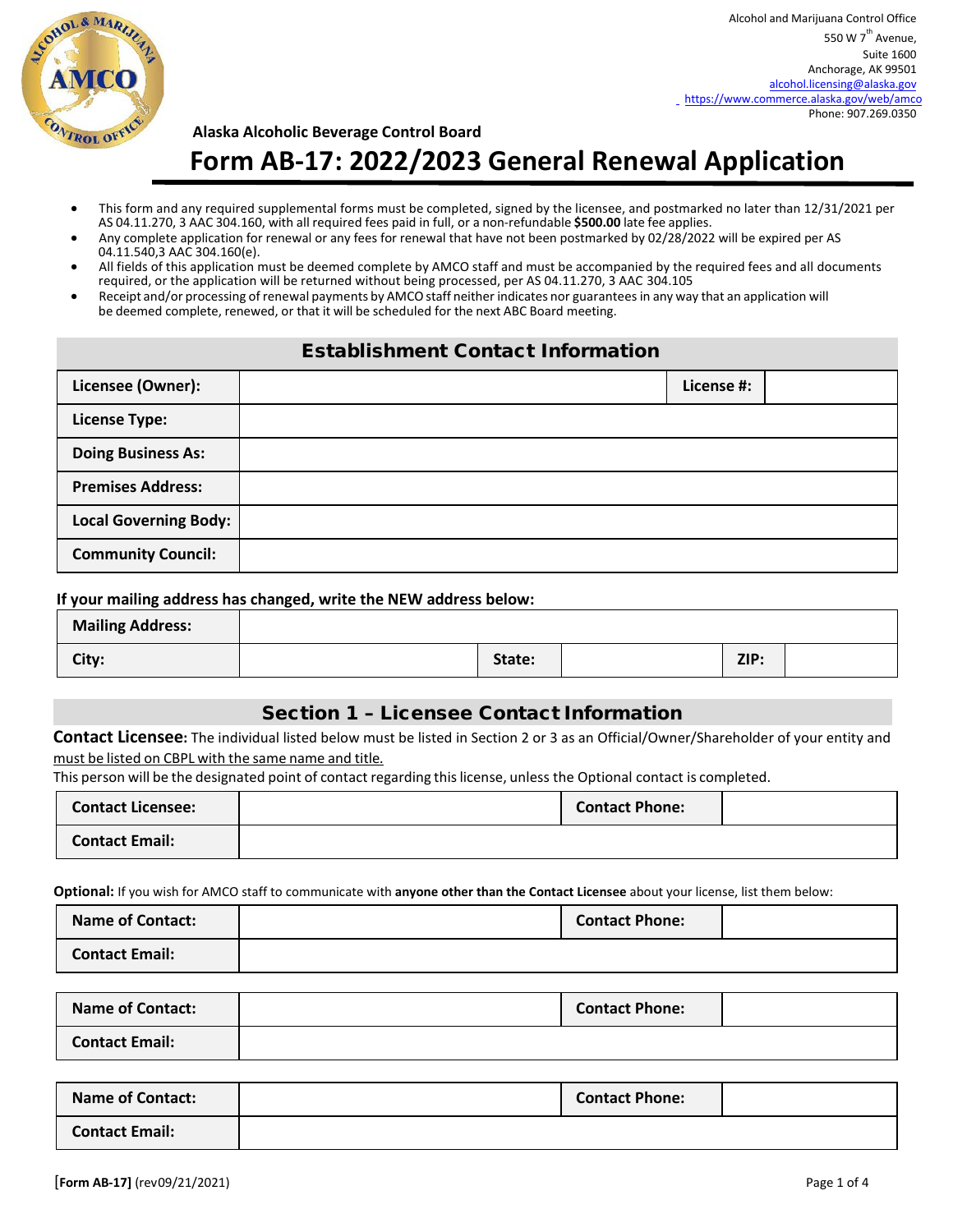

### **Alaska Alcoholic Beverage Control Board**

# **Form AB-17: 2022/2023 License Renewal Application**

### Section 2 – Entity or Community Ownership Information

## **Sole Proprietors should skip this Section.**

*Use the link from Corporations, Business and Professional Licensing (CBPL) below to assist you in finding the Entity #. <https://www.commerce.alaska.gov/cbp/main/search/entities>*

| <b>Alaska CBPL Entity #:</b> |  |
|------------------------------|--|
|------------------------------|--|

**READ BEFORE PROCEEDING:** Any new or changes to Shareholders (10% or more), Managers, Corporate Officers, Board of Directors, Partners, Controlling Interest or Ownership of the businesslicense must be reported to the ABC Board within 10 days of the change and must be accompanied by a full set of fingerprints on FBI-approved card stock, AB-08a's, payment of \$48.25 for each new officer with a date-stamped copy of the CBPL change per AS 04.11.045, 50 & 55, or a Notice of Violation will be issued to your establishment and your application will be returned.

The **only exception** to this is a Corporation who can meet the requirements set forth in AS 04.11.050(c).

## **DO NOT LIST OFFICERS OR TITLES THAT ARE NOT REQUIRED FOR YOUR ENTITY TYPE.**

- **Corporations** of *any* type *including non-profit* must list ONLY the following:
	- o All shareholders who own 10% or more stock in the corporation
	- o Each President, Vice-President, Secretary, and Managing Officer regardless of percentage owned
- **Limited Liability Corporations**, of *any* type must list ONLY the following:
	- o All Members with an ownership interest of 10% ormore
	- o All Managers (of the LLC, not the DBA) regardless of percentageowned
- **Partnerships** of *any* type, *including Limited Partnership*s must list ONLY the following:
	- o Each Partner with an interest of 10% ormore
	- o All General Partners regardless of percentage owned

**Important Note:** All entries below must match our records, or your application will be returned per AS 04.11.270, 3 AAC 304.105. You **must** list full legal names, all required titles, phone number, percentage ofshares owned (if applicable) and a full mailing address for each official of your entity whose information we require. **If more space is needed: attach additional completed copies of this page. Additional information not on this page will be rejected.**

| <b>Name of Official:</b> |        |      |          |
|--------------------------|--------|------|----------|
| Title(s):                | Phone: |      | % Owned: |
| <b>Mailing Address:</b>  |        |      |          |
| City:                    | State: | ZIP: |          |

| <b>Name of Official:</b> |               |          |  |
|--------------------------|---------------|----------|--|
| Title(s):                | <b>Phone:</b> | % Owned: |  |
| <b>Mailing Address:</b>  |               |          |  |
| City:                    | State:        | ZIP:     |  |

| <b>Name of Official:</b> |        |        |          |
|--------------------------|--------|--------|----------|
| Title(s):                |        | Phone: | % Owned: |
| <b>Mailing Address:</b>  |        |        |          |
| City:                    | State: |        | ZIP:     |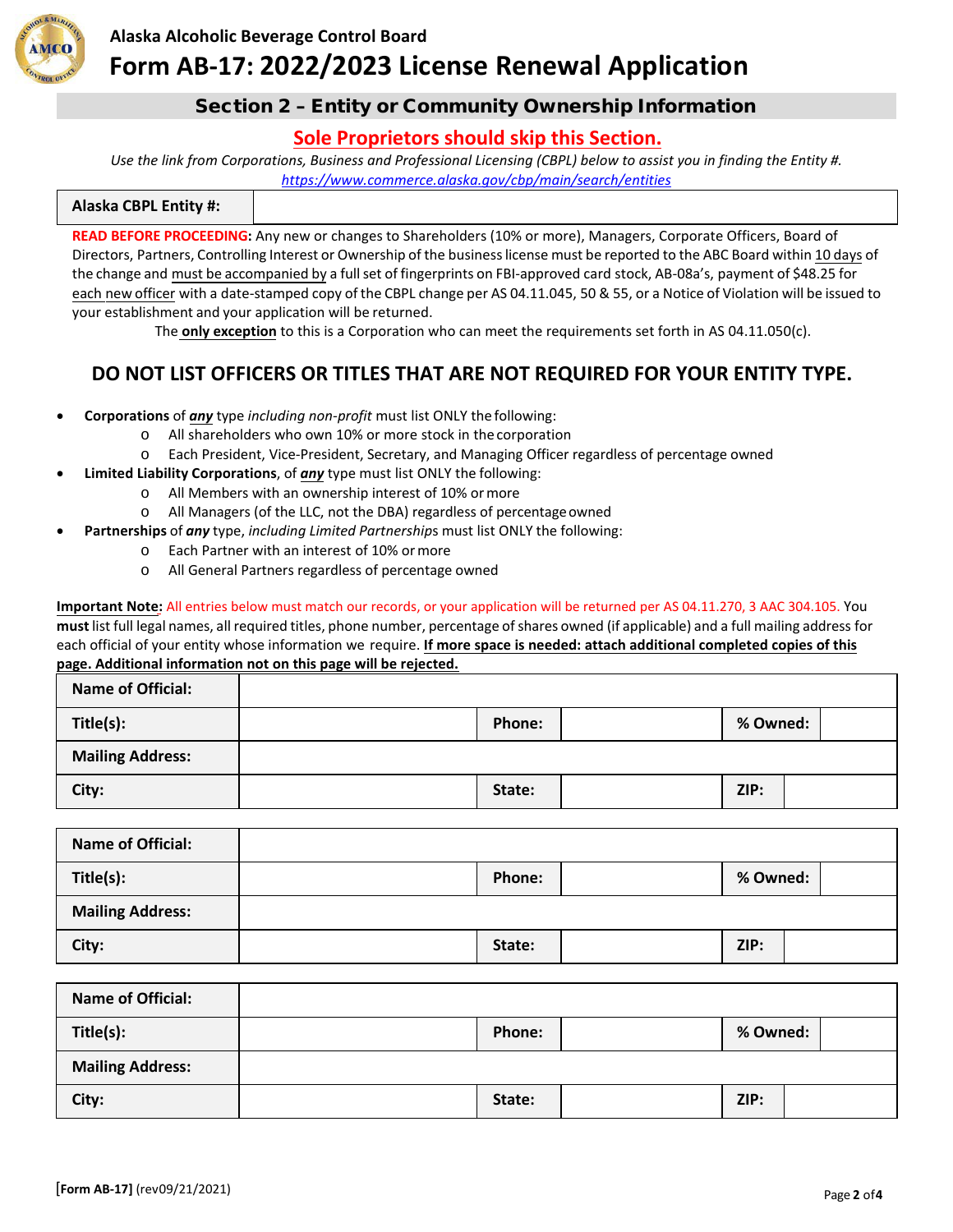

### **Alaska Alcoholic Beverage Control Board**

# **Form AB-17: 2022/2023 License Renewal Application**

### Section 3 – Sole Proprietor Ownership Information

### **Corporations, LLC's and Partnerships of ALL kinds should skip this section.**

**READ BEFORE PROCEEDING:** Any new or changesto the ownership of the businesslicense must be reported to the ABC Board within 10 days of the change and must be accompanied by a full set of fingerprints on FBI approved cardstock, AB-08a's, payment of \$48.25 for each **new** owner or officer and a date stamped copy of the CBPL change per AS 04.11.045, or a Notice of Violation will be issued to your establishment and your application will be returned.

Important Note: All entries below must match our records, or your application will be returned per AS 04.11.270, 3 AAC 304.105. You **must** list full legal names, phone number, and mailing address for each owner or partner whose information we require. **If more space is needed, attach additional copies of this page. Additional owners not listed on this page will be rejected.**

**This individual is an: |** Applicant | Affiliate **Name: Contact Phone: Mailing Address: City: State: ZIP: Email: This individual is an:** Applicant | Affiliate **Name: Contact Phone: Mailing Address: City: State: ZIP: Email:**

## Section 4 – License Operation

| 1. | <b>Check ONE BOX for EACH CALENDAR YEAR</b> that best describes how this liquor license was operated:<br>The license was regularly operated continuously throughout each year. (Year-round)                                                                                                                                                                                                                                                                                                     | 2020 | 2021 |
|----|-------------------------------------------------------------------------------------------------------------------------------------------------------------------------------------------------------------------------------------------------------------------------------------------------------------------------------------------------------------------------------------------------------------------------------------------------------------------------------------------------|------|------|
| 2. | The license was only operated during a specific season each year. (Seasonal)<br>If your operation dates have changed, list them below:<br>to                                                                                                                                                                                                                                                                                                                                                    |      |      |
| 3. | The license was only operated to meet the minimum requirement of 240 total hours each calendar year.<br>A complete AB-30: Proof of Minimum Operation Checklist, and all documentation must be provided with this form.                                                                                                                                                                                                                                                                          |      |      |
| 4. | The license was not operated at all or was not operated for at least the minimum requirement of 240 total<br>hours each year, during one or both calendaryears. A complete Form AB-29: Waiver of Operation Application<br>and corresponding fees must be submitted with this application for each calendar year during which the license was not operated.<br>If you have not met the minimum number of hours of operation in 2020 and/or 2021, you are not required to pay the fees, however a |      |      |

**complete AB-29 is required with Section 2 marked "OTHER" and COVID is listed as the reason.**

## Section 5 – Violations and Convictions

Have **ANY** Notices of Violation been issued for thislicense **OR** has **ANY** person or entity in this application been convicted of a violation of Title 04, 3AAC 304 or a local ordinance adopted under AS 04.21.010 in 2020 or 2021?

*If you checked YES, you MUST attach a list of all Notices of Violation and/or Convictions per AS 04.11.270(a)(2)*

*If you are unsure if you have received any Notices of Violation, contact the office before submitting this form.*

Yes No